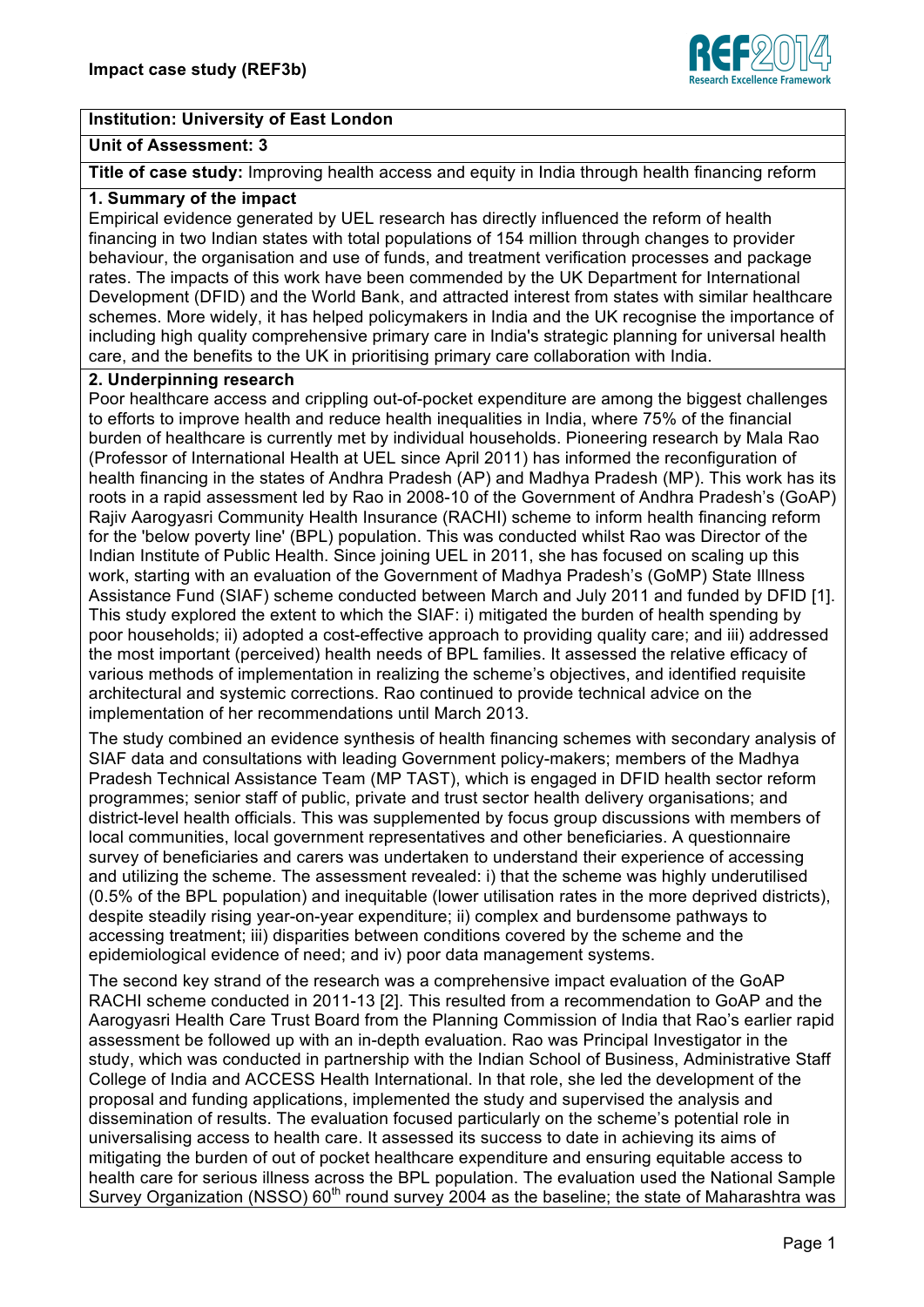### **Impact case study (REF3b)**



used as the control on the basis that it is comparable with AP in development and demographics and had introduced another health financing scheme (RSBY) with a lower level of benefits. It involved a survey of 18,000 households in AP and Maharashtra (2012), replicating the NSSO methodology. A robust statistical approach, comparing the difference in the differences in the two states between 2004 and 2012, was then used; qualitative evidence was also collected from a selection of households in AP to understand their perceptions of the RACHI scheme.

This was the first quasi-experimental evaluation of a health-financing programme in India, and complex health economics data modelling and analysis are ongoing. However, the key preliminary finding was that the RACHI scheme in AP was more effective than the RSBY in Maharashtra in reducing hospital inpatient care-related expenditure and large borrowings to pay for health care. The RACHI scheme has also improved access to healthcare among the poor. However, to achieve equity of access to that care and to minimize out of pocket expenditure, schemes focusing on hospital care need to be built on a strong platform of primary (and family) care. This will reduce health care costs by preventing illness and promoting the early detection and management of potentially life threatening illnesses, and improve health literacy, helping people better understand their health care entitlements and navigate complex care pathways [2].

The preliminary findings from the assessments of the MP SIAF [1] and GoMP RACHI schemes [2] both, therefore, supported the promotion of stronger primary care to reduce the financial and nonfinancial barriers to health care faced by the poor. This prompted recognition of the importance of primary care among policy leaders in the Indian and UK Governments; as a result, Rao was asked to lead the writing of a Primary Care White Paper [3]. That to Paper (co-authored with Prof David Mant) highlights the importance of primary care in the context of India's future health strategy and articulates the likely benefits and practicalities of a UK-India primary care development partnership to support improved governance, education and professional development, and the development of affordable technologies, public-private partnerships, and health care innovation.

# **3. References to the research**

- 1. **Rao M**, L Nanda, S Kanneganti, R Gopinath, S Kandamuthan, S Bergkvist, N Minhas, C Morris. *The State Illness Assistance Fund of Madhya Pradesh: a rapid review. A report for the Madhya Pradesh Technical Assistance Team (MPTAST) on behalf of the Government of Madhya Pradesh*; July 2011. Funded by DFID (£122,757 + \$51,254 + 4,476,778 INR). Available on request
- 2. **Rao M**. *An efficient model for improved access to quality healthcare services and reduced catastrophic healthcare expenditure? An evaluation of the Rajiv Aarogyasri Health Insurance Scheme.* IDRC Final Technical Report; 30 June 2013. Funded by Rockefeller Foundation (\$119,000), DFID (\$187,980), IDRC (327,700 CAD), Wellcome Trust (\$178,777 + £65,313). Available on request.
- 3. Rao M and Mant, D. *Strengthening primary healthcare in India: white paper on opportunities for partnership*. BMJ May 2012; 344. http://doi.org/p3s Funded by DFID (£41,500)

### **4. Details of the impact**

The development and maintenance of Rao's close working partnership with public health authorities both in the UK and in India and emphasis on needs-led evidence generation, has facilitated the rapid development and delivery of significant impacts on health service provision and policy in AP and MP, and on health policy and collaboration between India and the UK.

**Impacts on service commissioning and delivery in Madhya Pradesh.** 54% of the population of MP, which is one of India's largest states, live below the poverty line. Scheduled Castes and Tribes, recognised as among the most deprived populations in India, make up 35% of its population. Consequently, MP has very high disease and mortality rates and is the only state identified in the India State Hunger Index 2008 as having an "extremely alarming" hunger problem.

Against this backdrop, Rao's evaluation of the SIAF scheme in MP [1] has had very significant impacts. These have particularly included contributions to the development in 2011-2013 of a more efficient financial support scheme for care of the seriously ill in MP. More specifically, the recommendations made in [1] to improve the efficiency of the state's financial support scheme resulted in the constitution in August 2011 of a State Steering Group in MP, tasked with overseeing the restructuring of the SIAF **[a]**. That Group has since made further recommendations based on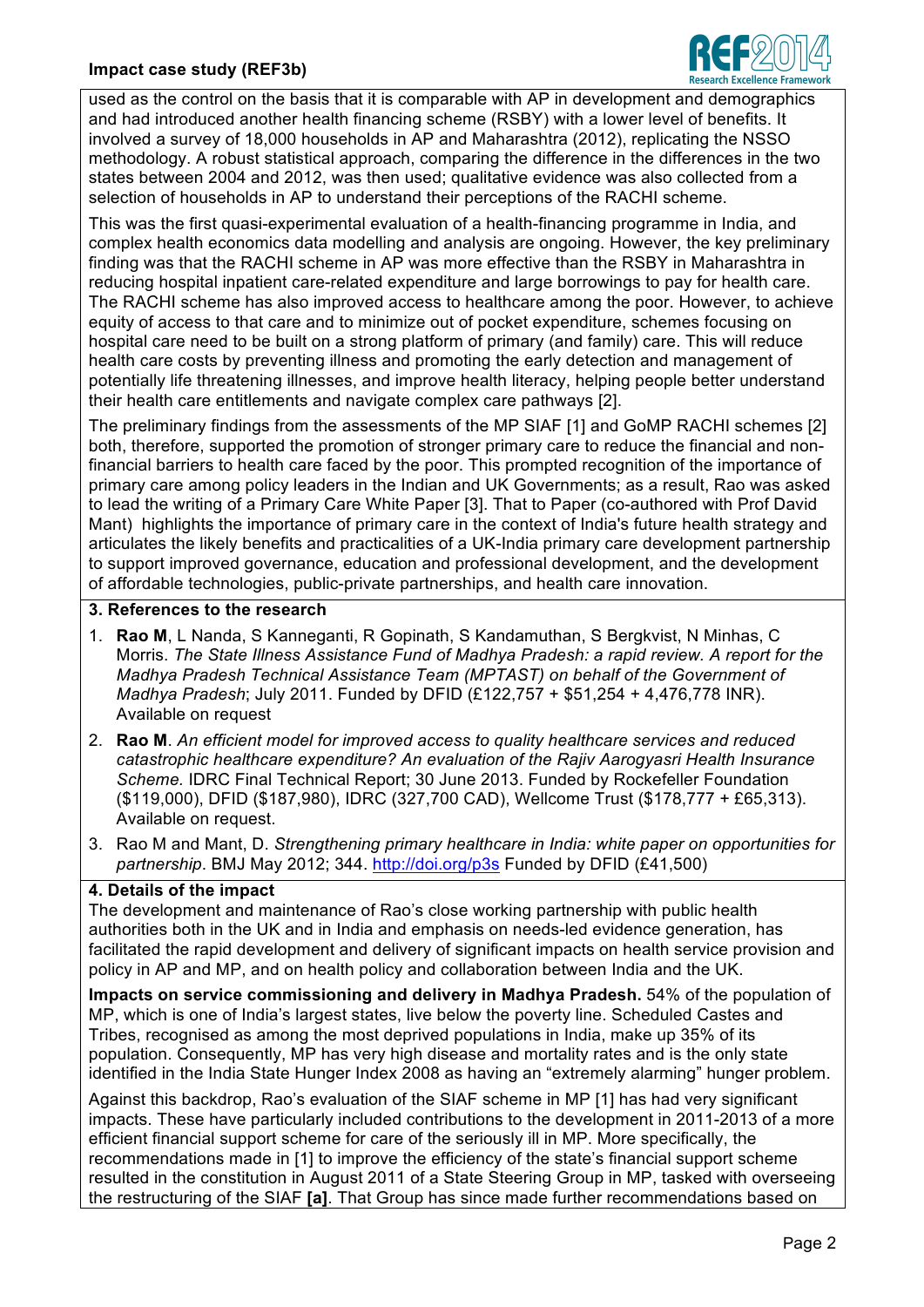### **Impact case study (REF3b)**



[1] which were subsequently promulgated in Government Orders. These included significant changes between October 2011 and October 2012 to the management of the fund (including a boost to its overall value); strengthening the leadership and management in the unit responsible for overseeing the fund delivery; renegotiating treatment package rates with healthcare providers; devolving powers to authorise funds at district level; and better verification of patient treatments funded by the scheme **[b]**. Other reforms currently underway include the introduction of better accreditation procedures for providers and reduction in the bureaucracy around securing funds. The development and implementation of this more efficient health financing system is particularly beneficial to MP's many poor citizens. The World Bank has acknowledged 'substantial progress' in the management of the SIAF and said it was 'heartened' to see that other reform options were also being considered in line with recommendations made in [1]. **[c]**.

Recent feedback suggests that these changes are already having a real effect on the number of recipients of treatment in MP. Annual total approvals by the Directorate of Health Services were previously typically in the order of 2,000 treatments. In 2012-2013, however, 7,267 cases were approved, allowing treatment to be offered for serious life threatening illness **[d]**. Furthermore, a much greater percentage of those treatments are actually being carried out: verification of treatments totalled only 20 or 30 per year in 2011, but 90% of treatments authorised in 2013 have been verified. Patient feedback forms, introduced in 2013, are already achieving a respectable – and growing - response rate of 50% **[e]**. That feedback has, moreover, been linked to the Management Information System (MIS) to ensure that patient experience informs health care provider monitoring and evaluation and feeds into decisions about the selection or de-selection of those commissioned to provide care funded by this scheme. In a move marking a significant step towards the eventual development of a single, comprehensive heath service system, MIS now integrates the myriad schemes providing entitlements for free medicines, tertiary level care (the SIAF), and so on **[f]**. At a meeting in February 2012 to discuss the 2012 annual review of progress in the DFID-supported reform of MP's health sector the outputs, the government of MP highlighted these health financing reforms as among the most important achievements of that programme **[g]**. The significance of the impacts of Rao's work was acknowledged again at a Community of Evaluators conclave in Kathmandu in February 2013, where a DFID senior manager showcased the rapid and direct changes in policy and service delivery resulting from her evaluations **[d]**.

**Impacts on health service delivery beyond MP.** Rao's evaluation of the RACHI scheme in AP [2] has also influenced service delivery in Maharashtra, where it informed the introduction in July 2012 of a RACHI-like scheme called the Rajiv Gandhi Jeevandayee Arogya Yojana. The use of Maharashtra as the control state in Rao's evaluation has given those developing this scheme a better idea of the benefits Maharashtra can expect. More widely still, the results of Rao's evaluations of existing health care services in MP and, in particular, in AP have encouraged a greater focus on and interest among policy leaders in both the UK and India in developing comprehensive primary care as a basis for 'whole system' health delivery schemes addressing the full spectrum of community health needs. These changes are now being considered beyond AP and MP, including in Kerala, where the growth of the hospital sector has outpaced improvements in primary care. In July 2012 Rao was invited by the Government of Kerala to help develop a proposal (with support from the Government of India and DFID) for a new model of primary care across three pilot primary health centres in Trivandrum, and to evaluate its impacts on health outcomes, community satisfaction and out of pocket expenditure on health care. That proposal recommended the adaptation of UK primary care best practice to the Kerala context to provide, for the first time, a comprehensive health service capable of providing appropriate preventive, promotive, curative and rehabilitative care for communicable and non-communicable disease.

Rao's recommendations were used as the basis for the development of plans for a pilot project that will initially benefit 80,000 people resident in the three catchment areas; if successful, it will be extended across the state and replicated across the country. The anticipated outputs include reduced out-of-pocket expenses for outpatient care, and better and more systematic care for people with a wide range of medical conditions. In May 2013, the Government of India approved a grant of INR 2 crores (~£622k), for the Government of Kerala to implement the proposal in 2013- 2014. The influence of Rao's work on this development is corroborated in a concept note sent to Rao by the Kerala Health Secretary in Feb 2012, with the purpose of exploring UK support to strengthen primary care in the state; it is likewise evident in recommendations made by Sujatha